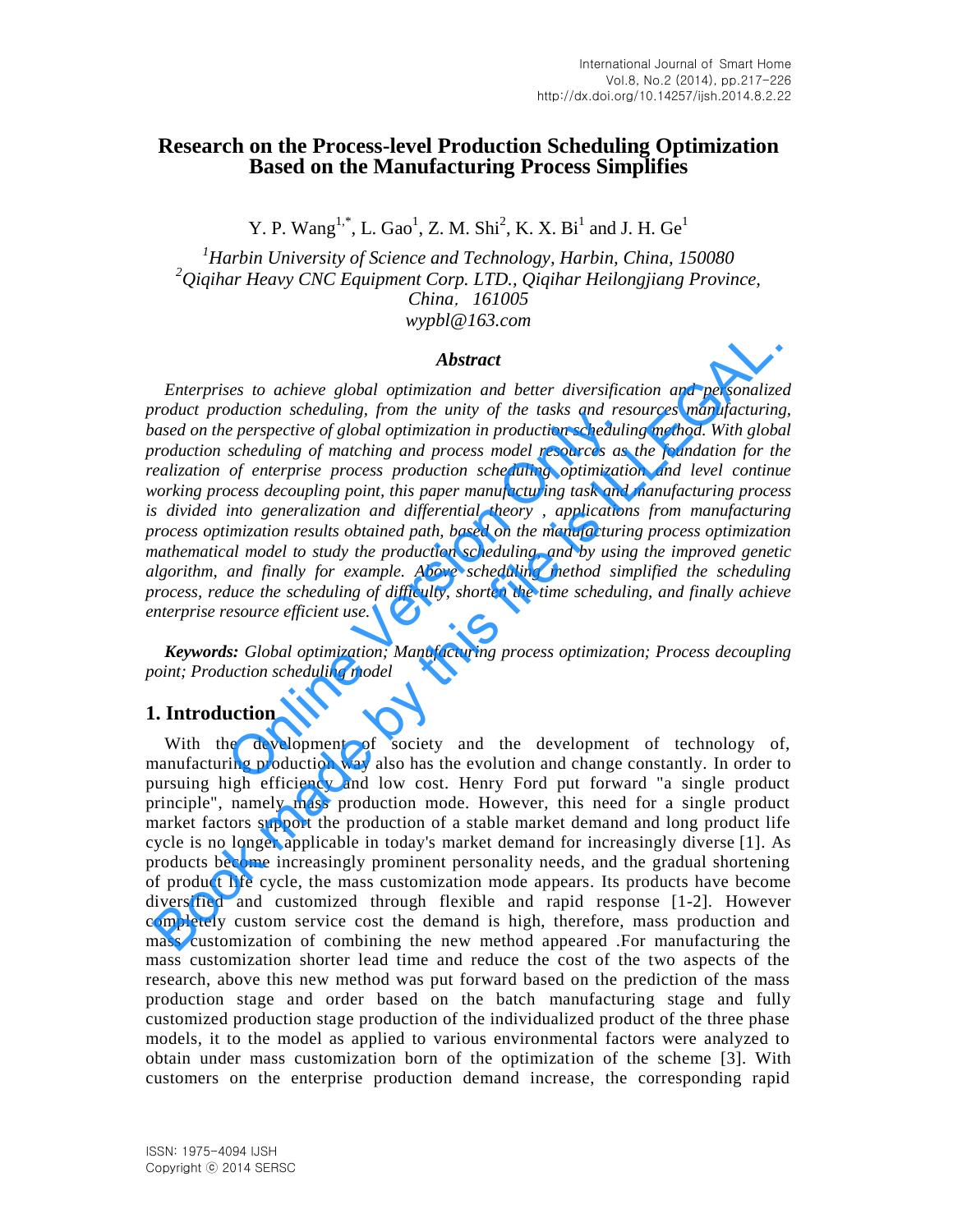response to the customer order needs of agile manufacturing production mode [4-5]and effectively reduce the production cost [6-7] and make full use of network resources sharing between enterprises manufacturing production mode and its corresponding scheduling method arise and gradually development [8].

However, there have been many scheduling not just need to a single production environment and the mode of doing research, and is more need to consider in two or more environment and mode of the actual production scheduling problem, and production planning and scheduling are enterprise actual production of important research object. Throughout the two perspectives, both macro and micro level of information and issues to meet the global production scheduling and parallel to the upper production planning, you can achieve global optimization of the entire production process. Manufacturing process and production scheduling process is closely linked. There are a lot of manufacturing process modeling, optimization, but not to make its and production scheduling problem closely and full consideration of the manufacturing process and the relationship between the production scheduling process. For simplification of the manufacturing process can achieve the optimization of production scheduling to simplify and thus facilitate the scheduling.

Through the above analysis, considered from the perspective of corporate global optimization, multi-enterprise resource optimization configuration, with each low-level production scheduling, and through the manufacturing process is simplified, so as to achieve the complexity of products in different production mode parallel production scheduling multiple objectives, and the simplified production scheduling optimization process has yet to be carried out comprehensive and in-depth study. This thesis is in the enterprise global optimization to focus research on the basis of its production scheduling, shop-level scheduling mathematical model and its solution to the completion of the process-level production scheduling optimization. The process. The and a mathematic and a mathematic in a achieve the optimization of production scheduling<br>the above analysis, considered from the perspective<br>n, multi-enterprise resource optimization configuration,<br>schedul Entre gioral promotion or the characteristic process. Sumatractering process<br>in diproduction scheduling process is closely linked. There are a lot of manufacturing<br>incorporation of the matric production scheduling process

# **2. Based on the Optimization of the Manufacturing Process Production Scheduling Model is Established**

#### **2.1. The Idea of Model is Established**

Existing production scheduling method in different classification according to order the scheduling method. However enterprise processing production is the smallest unit process. Production scheduling research in this article focused on the process perspective, the process according to the characteristics of the process as a unit production scheduling problems and production scheduling optimization.

Decoupling point of the introduction of processes in its upper part, the paper manufacturing process is divided into generic and differentiation, and drawn on the basis of the individual parts processing operations to choose from a number of optional path, according to the process decoupling point in the manufacturing process the position of each of the time and cost to establish a universal and differentiated two-stage production scheduling multi-objective mathematical model is solved to arrive at all the product components, production scheduling optimal path and the path length and path processing costs.

The scheduling method has the advantage as follows:

(1) Complexity is significantly reduced. This is because the process decoupling point positioning all the processes are divided into generic and differentiated; shop scheduling and process the optimal solution of the decoupling point get a complex problem into a simple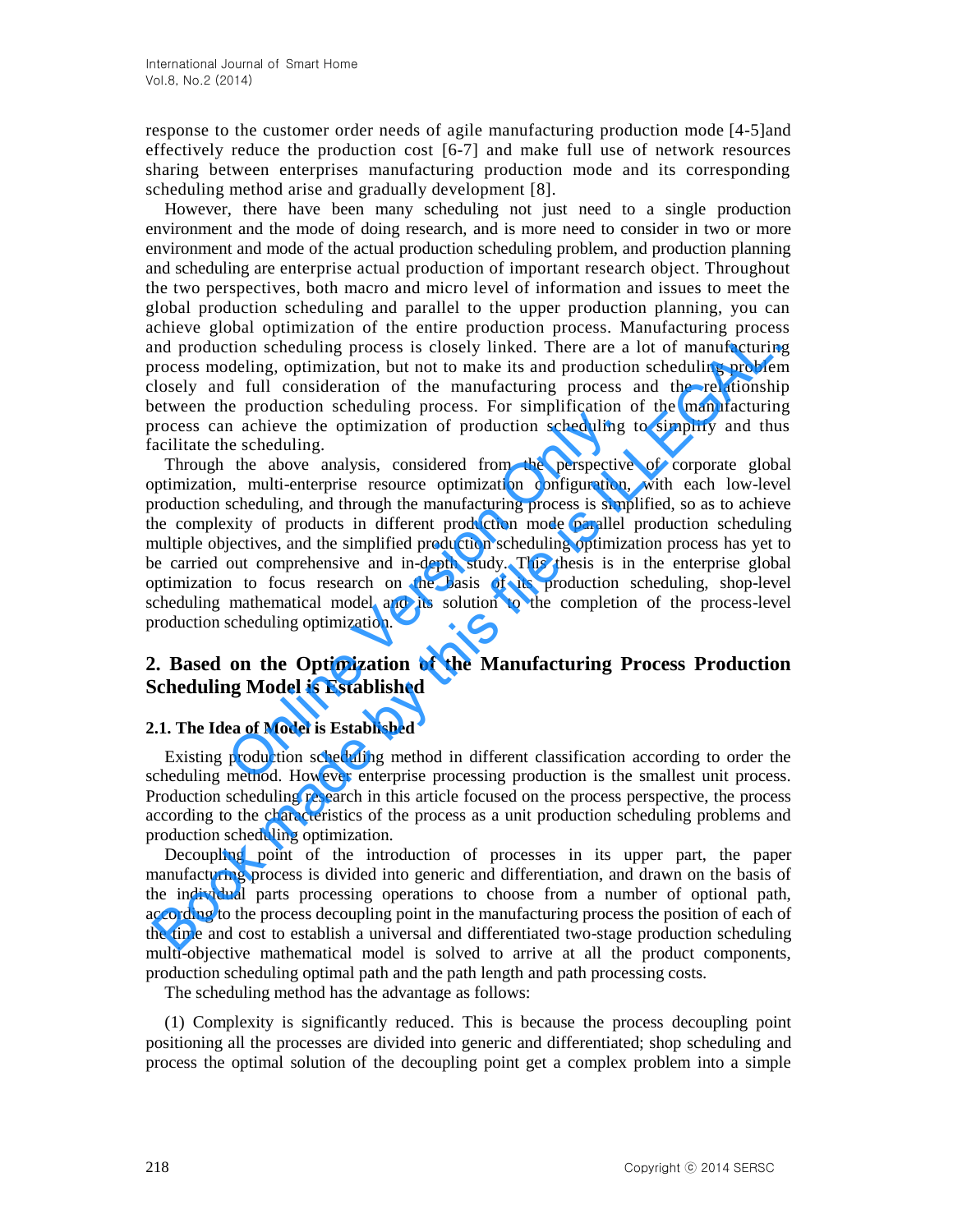question and complex issues. Combination, which makes production scheduling problem solving greatly simplify.

(2) Reduce the dynamic randomness of manufacturing systems. When the arrival time or processing time of a job change, the traditional production scheduling process requires a lot of changes, process decoupling point location-based production scheduling process is composed of two phases, corresponding by changes caused by such problems will be much smaller.

#### **2.2. The Objective Function Selection and Model Parameter Settings**

#### 1. The objective function

Manufacturing production scheduling is necessary to meet the delivery period, but also ensure that the processing costs of the minimum characteristics to meet customer demand for personalized on the basis of taking into account the scheduling between multiple process equipment occupy the time and hierarchy between the processing operations. Therefore, in this paper the scheduling objective and constraints objective are minimize processing costs and minimize processing time.

#### 2. Model parameters

(1) Production plant processing equipment, collection of resource nodes  $1 + 1 + 2 + 3 + 4 = (RN_1, RN_2, ..., RN_{n_1}, ..., RN_{m_n})$ , where  $m_1$  the total number of processing nodes is.  $N_i$  is the number of the activities of the workshop machining tasks  $MT_{i_1}$ ,  $k_1$  is the argument in the processing tasks cable ,  $k_1 = (1, 2, ..., N_1)$  .(2)  $C_{i1}$  is the total cost of the processing tasks  $^{MT_i}$  (3)  $C(i_1, k_1, i_1)$  is the cost of processing task in  $^{MT_i}$ ,  $k_1$  activities using the resource  $j_1$  (4)  $t_s$  ( $i_1$ ,  $k_1$ ,  $j_1$ ) Start time of the first  $k_1$  activities in the processing task in  $MT_{i_i}$ .(5) $t_e$  ( $i_1, k_1, j_1$ ) is the completion time of the first  $k_1$  activities in the processing task in  $^{MT}$ <sup>*i*</sup> . (6)  $t$ <sub>*i*</sub></sup> is the execution time of the workshop machining tasks  $^{MT}$ <sup>*i*</sup> . (7)  $T$ <sub>*i*</sub> Completion date for the end of the workshop machining tasks  $MT_i$ . (8)  $DT_i$  is the delivery of the processing tasks  $MT_i$ .(9) Just like the Formula 2-1,  $\eta_i^{ik}$ occupy the time and hierarchy between the processing op<br>he scheduling objective and constraints objective are min<br>ze processing time.<br>parameters<br>duction plant processing equipment, collection<br>parameters<br>duction plant proc 1. The objective tunction scheduling is necessary to meet the delivery period, but also<br>
Manufacturing production scheduling is necessary to meet the delivery period, but also<br>
masure that the processing costs of the mini

$$
T_i.(9) Just like the Formula 2-1,  $\eta_j^k$  is the index of system.  
\n
$$
\eta_j^k = \begin{cases}\n1, \text{Processing activity it} & \text{with } M \, T_i \text{ completed in equipment resources node RN}_j \\
0, \text{otherwise}\n\end{cases}
$$
\n
$$
(2-1)
$$
$$

(10)If there is to  $e_{ij} \in E$ ,  $PRESET(T_i) T_i$ , following the activities set,  $SUCSET(T_i)$  is  $T_i$  successor collection activities. And  $T_j$  is the follow-up activities of  $T_i$ ,  $T_i$  is  $T_j$  former after

activity tests defined as Formula 2-2.

\n
$$
\text{processing activities in the priority tasks defined as Formula 2-2.}
$$
\n
$$
\text{pri } (\mathbf{T}_j) = \begin{cases} 0, & \text{If } PRESET(\mathbf{T}_i) = \phi, \\ 1 + \max_{T_j \in \text{preset}(\mathbf{T}_i)} & \text{Pri}(\mathbf{T}_j), \text{ otherwise} \end{cases} \tag{2-2}
$$

(11)If  $T_i$  is  $T_j$  former following, Must be after the completion of  $T_i$  for  $T_j$  , is  $pri(T_i) \leq pri(T_j)$ . Does not exist a connecting edge between the two tasks, these two activities can be performed in any order. Just like the Formula 2-1.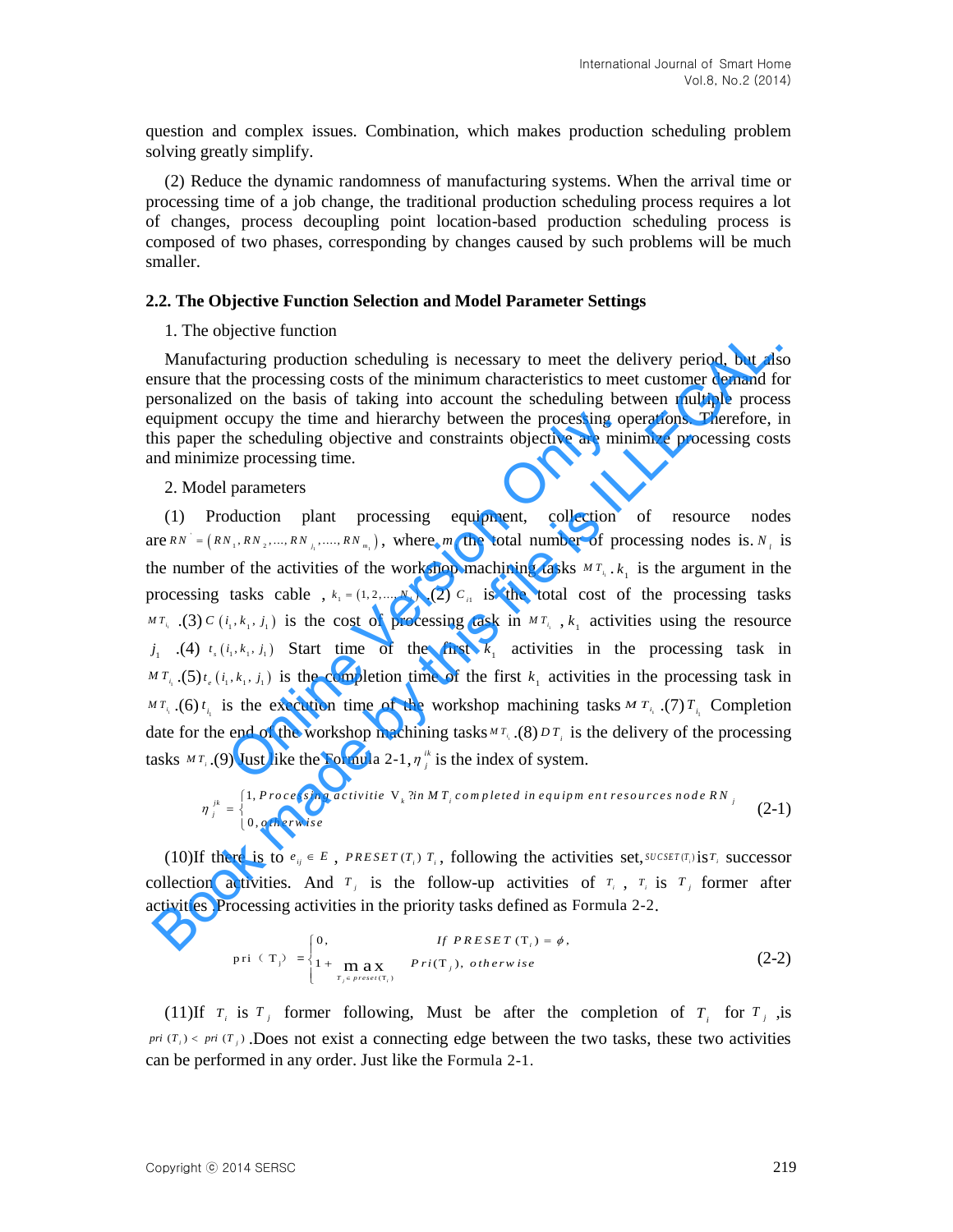$$
\text{pri} \quad (\mathbf{T}_j) = \begin{cases} 0, & \text{if } PRESET(\mathbf{T}_i) = \phi, \\ 1 + \max_{T_j \in \text{preset}(\mathbf{T}_i)} & Pri(\mathbf{T}_j), \text{ otherwise} \end{cases} \tag{2-3}
$$

#### **2.3. Production Scheduling Model**

1. Scheduling objectives- processing tasks cost-optimal

$$
M \text{ in } C = \sum_{i=1}^{n} C_i \tag{2-4}
$$

$$
\text{s. t. } C_i = \sum_{j=1}^{m} \sum_{k=1}^{N_i} C(i, k, j) = \sum_{j=1}^{m} \sum_{k=1}^{N_i} C_j \times \eta_j^{\frac{ik}{n}} \times (t_{\epsilon}(i, k, j) - t_{\epsilon}(i, k, j)) \quad k \in (1, N_i) \quad j \in (I, m) \tag{2-5}
$$

For the purpose of the simplified model, assuming the same equipment processing task execution unit cost coefficient  $C_j$  are setting value, the use of the equipment and the implementation of the processing time is proportional to the cost.

2. Constrain objectives-under the premise to meet delivery the task average completion time optimal.

First make the following assumptions on the production scheduling problem in the process: i. Each work piece processing route and procedure of processing time is known, the time of transfer of the work piece or raw materials or ready is negligible. ii. Each machine in a certain moment can only process a work piece in which a process and the operation are not free to terminate. iii. One of the work piece on procedure before unfinished, next procedure can't start. iv. Each work piece only processing on the same machine.iv.with a work piece on a process is not completed before the next process can not be started. In the cost coefficient  $e_j$  are setting variate, the use of the proof of the processing time is proportional to the cost.<br>
rain objectives-under the premise to meet delivery the ta different different processing route an s, t.  $c_r = \sum_{i} \sum_{i} C(i, i) = \sum_{i} \sum_{j} x_{ij} x_{ij} (i, i, j) = (i, i, j)$   $k \in \{1, \infty\}$ ,  $j \in \{2, \infty\}$ <br>
For the purpose of the simplified model, assuming the same equipment processing tas<br>
xecution unit cost coefficient  $C_j$  are set

(1)The production scheduling model target to time before the process decoupling point

$$
Mint_1 = \sum_{i=1}^n t_{i_i} \tag{2-6}
$$

$$
\text{s. t.} \qquad t_{i_{i}} = \sum_{j_{i}=1}^{m_{1}} \sum_{k_{i}=1}^{N_{i}} \eta_{j}^{ik} \times (t_{e}(i_{1}, k_{1}, j_{1}) - t_{s}(i_{1}, k_{1}, j_{1})) \tag{2-7}
$$

$$
T_{i_i} = t_e(i_1, N_1, j_1) \qquad T_{i_i} \le D T_i \tag{2-8}
$$

$$
t_s(i_1, m_1) + M_1(1 - \eta_{imn}) \ge t_e(i_1, n_1)
$$
\n(2-9)

$$
t_s(i_1, k_1) + M_1(1 - \mu_{ijk}) \ge t_e(j_1, k_1)
$$
\n(2-10)

$$
pri(T_i) < pri(T_j) \qquad \eta_j^{\mu} \in \{0, 1\}, \sum_{k=0}^{N_i} \eta_j^{\mu} = 1 \qquad k_i \in (1, N_i), \qquad j_i \in (1, m_i) \tag{2-11}
$$

(2)The production scheduling model target to time after the process decoupling point

$$
Min t_2 = \sum_{i=1}^{n} t_{i_2} \tag{2-12}
$$

$$
\text{s. t.} \qquad t_{i_2} = \sum_{j_1=1}^{m_1} \sum_{k_1=1}^{N_i} \eta_j^{ik} \times (t_{el}(i_2, k_2, j_2) - t_{sl}(i_2, k_2, j_2)) \tag{2-13}
$$

$$
T_{i_2} = t_{el} (i_2, N_i, j_2) \qquad T_{i_2} \leq D T_i \tag{2-14}
$$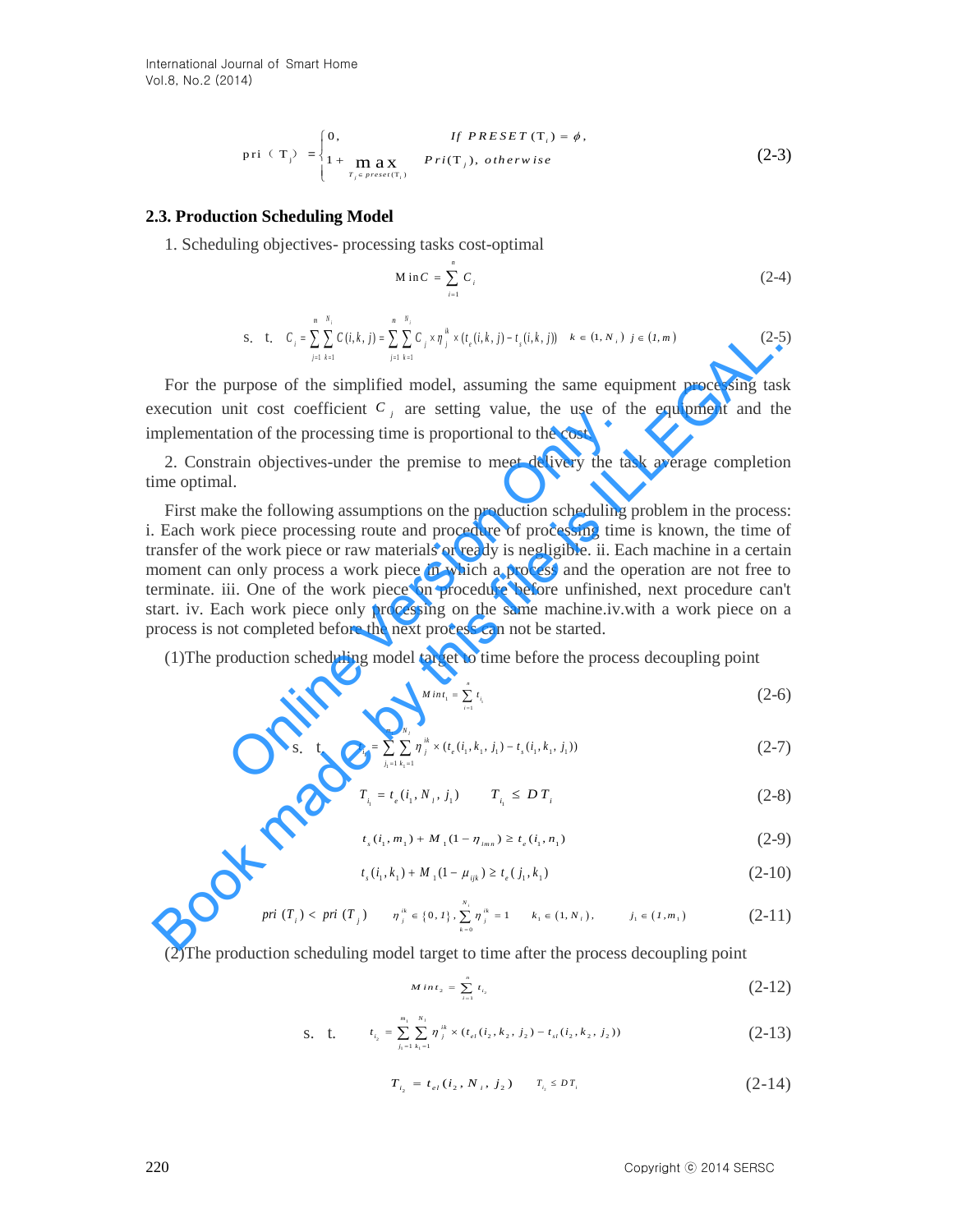$$
t_s(i_2, m_2) + M_2(1 - \eta_{imn}) \ge t_e(i_2, n_2)
$$
 (2-15)

$$
t_s(i_2, k_2) + M_2(1 - \mu_{ijk}) \ge t_e(j_2, k_2)
$$
\n(2-16)

$$
pri(T_i) < pri(T_j) \tag{2-17}
$$

$$
\eta_j^{ik} \in \{0, 1\}, \sum_{k=0}^{N_i} \eta_j^{ik} = 1 \ k_2 \in (N_i, N_i), \qquad j_2 \in (1, m_2)
$$
 (2-18)

Therefore, the mathematical model of the time constraints of the production scheduling problem is as follows,

$$
min t = min t1 + min t2
$$
 (2-19)

# **3. Based on Hybrid Genetic Algorithm for Shop Scheduling Solution of the Model**

In this paper, an improved genetic algorithm to solve the structure shown in Figure 1, the genetic algorithm design of the scheduling model of production scheduling is as follows:



**Figure 1. GA Solve Structure** 

#### (1) Chromosome description

Based on the activities of manufacturing tasks genetic, each genetic contains the serial number of the processing equipment used by the label of manufacturing tasks and perform the task label. Such a reasonable sort of understanding of all processing activities in space by a chromosomal. Is that an efficient solution of the problem, Processing activities in the priority level from left to right in turn reduce. This type of genetic algorithm for the transformation of the processing equipment in the same processing activities with a manufacturing task relatively easy to implement. Operation of the third coding genes can be modified. Therefore, the dynamic advantages, the exception occurs when the processing equipment, in order to ensure the normal execution of the processing activities. The only change to the resource nodes in the same scheduling scheme can achieve its function. **EXERCT SEARCH SEARCH SEARCH SEARCH SEARCH SEARCH SEARCH SEARCH SEARCH SEARCH SEARCH SEARCH SEARCH SEARCH SEARCH SEARCH SEARCH SEARCH SEARCH SEARCH SEARCH SEARCH SEARCH SEARCH SEARCH SEARCH SEARCH SEARCH SEARCH SEARCH SEA** 

#### (2) Initialize groups

The classic genetic algorithm to optimize the number of individuals and groups at the same time. the first to complete the task is selected in the initial solution. Heuristic algorithm to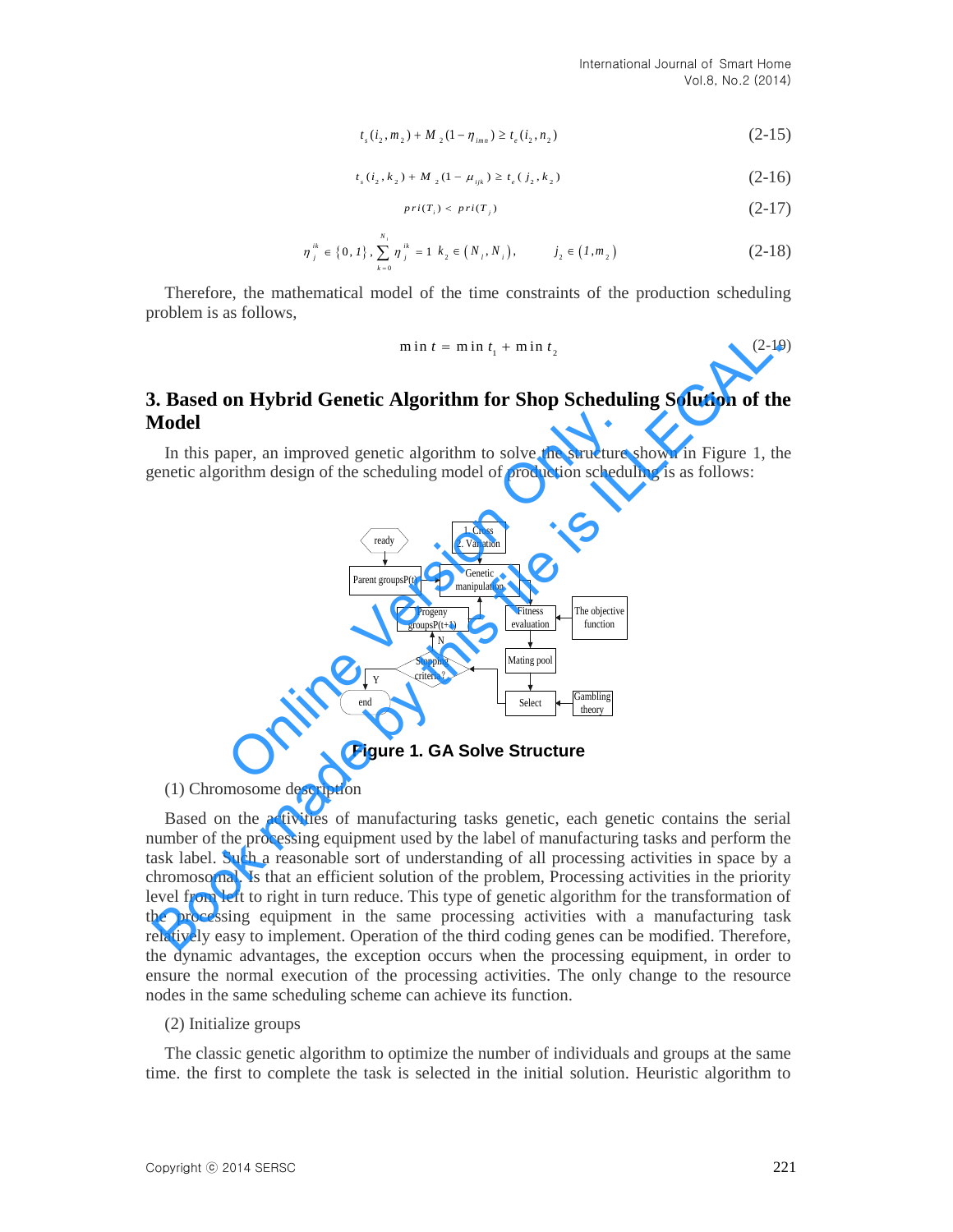operate or randomly generated initial solution. Constraints to test randomly generated initial solution to determine whether it is feasible. if selected, otherwise remove. This ongoing process in accordance with the pre-set iteration, until the group number of the number of predetermined solution space. At this stage include the following four steps:i. Topological sort conversion genome sequencing. ii. Feasible solutions from these sorts of problems. iii. Calculate the target value of each of this scheduling program. iv. Target value into fitness value.

#### (3) The intersection of the genetic algorithm

The crossover operator of this article is based on processing the sequence of tasks, the order crossover include the following steps: Step 1: randomly select a substring; Step 2: copy the above substring into the corresponding position, and produce an offspring. Step 3: Remove the existing symbols in the substring, the remaining sequence contains symbols of the prototype offspring; Step 4: In accordance with left to right the symbols into the rest of the remaining vacancies, producing an offspring. In this paper, in accordance with the process sequence of the cross in Figure 2. The proposed approach to meet in front of restrictive conditions and easy to implement. Shown in Figure3 based on the allocation of crossprocessing equipment, a single-point crossover in genetic cross, one of the intersection of the two parent bodies have been identified, randomly determined, and transform the distribution by the processing activities at the point in front of parent body processing equipment. For the cross in Figure 2. The proposed approach to meet<br>and easy to implement. Shown in Figure 3 based on the<br>equipment, a single-point crossover in genetic cross, one of<br>bodies have been identified, randomly determined, Here the sustainty in the substrate in the control of the control of the control of the properties in the substrainty in the substrate of the reality of the transit symbols in the substrate of the control of the reality o



| Parent individual  |           |    |                         |    |    |                |    |              |    |  |  |
|--------------------|-----------|----|-------------------------|----|----|----------------|----|--------------|----|--|--|
| $P_1$              | Activity  | 11 | 12                      | 22 | 21 | 32             | 31 | 13           | 23 |  |  |
|                    | Resources | 3  | 2                       | 1  | 3  | 2              | 1  | 3            | 2  |  |  |
| $P_2$              | Activity  | 12 | 22                      | 13 | 11 | 21             | 31 | 32           | 23 |  |  |
|                    | Resources | 1  | $\overline{\mathbf{2}}$ | 1  | 3  | $\mathbf{1}$   | 2  | $\mathbf{2}$ | 1  |  |  |
| Cross<br>Offspring |           |    |                         |    |    |                |    |              |    |  |  |
| 0,                 | Activity  | 11 | 12                      | 22 | 21 | 32             | 31 | 13           | 23 |  |  |
|                    | Resources | 3  | 1                       | 2  | 3  | $\overline{2}$ | 2  | 3            | 1  |  |  |
| 0,                 | Activity  | 12 | 22                      | 13 | 11 | 21             | 31 | 32           | 23 |  |  |
|                    | Resources | 2  | 1                       | 3  | 3  | 1              | 1  | 2            | 2  |  |  |

**Figure 2. Based on the Sequence of Activities of the Cross** 

# **Figure 3. Based on the Intersection of the Allocation of Resources**

(4) Variation of the genetic algorithm design Neighborhood search-based mutation

Step 1: Start,  $i \leftarrow 0$ . Step 2:  $i \leq pop\_size * p_m$  random selection of a variation of chromosomes to pick out the  $\lambda$  gene to construct the neighborhood, choose a good neighborhood and the neighborhood scheduling assessment chromosomes as the offspring , Step 3; otherwise, perform step 4. Step 3: The Executive  $i \leftarrow i+1$ , proceed to Step 2. Step 4: end.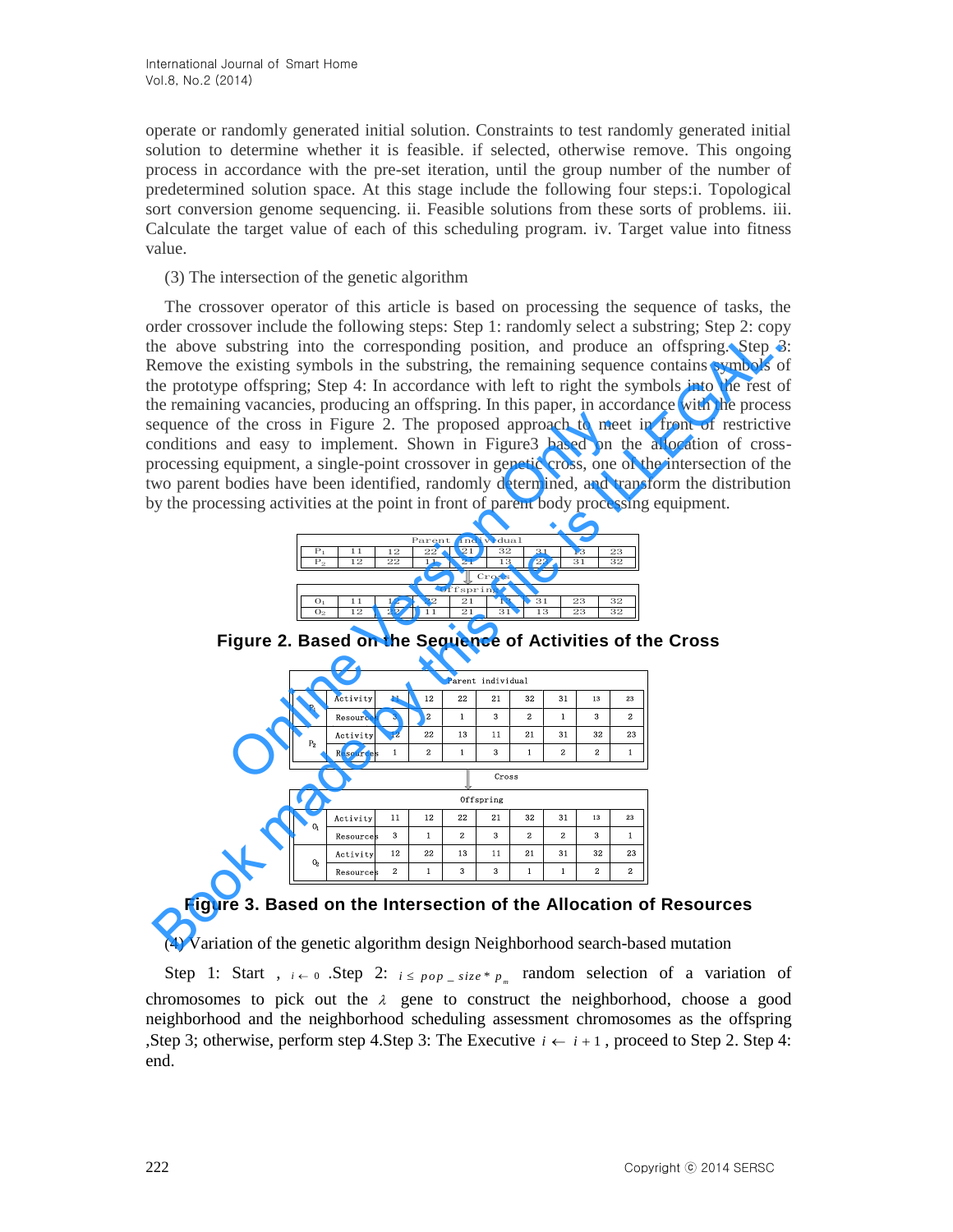(5) Select the control parameters

This paper uses the control parameters include population size, crossover probability and mutation probability. Larger the group, the greater sample capacity, easy to improve the quality of the genetic algorithm search, but increased the computation of the individual adaptive assessment, reducing the convergence speed, the scale of the general population to take 20-200. The higher the crossover probability, the faster the formation of a new structure in groups, which is fine gene structure, is lost, the more. Crossover probability is too small, will lead the search block, general crossover probability of 0.6 to 1.0. Mutation probability is too large, and the genetic search will evolve into a random search. Mutation probability is too small, the earlier genetic information will not be restored, the general variation of probability of 0.005- 0.01.

### **4. Instances of the Model Validation**

In order to verify the effectiveness of the production scheduling process decoupling point positioning method. Use this method to test for a workshop production data. The 10 different products in the workshop production of the same product family. The 10 processing procedures on 10 different machines, processing time matrix *T* and processing sequence matrix  $\circ$  as follows:

| Auch to verify the effectiveness of the production sencularing process acc                                                                        |  |  |  |  |                                                                                                                                   |  |  |  |  |  |  |                                                                                                                                                                                                                                                                                                                                            |  |  |  |  |  |  |  |  |                                                                                                  |
|---------------------------------------------------------------------------------------------------------------------------------------------------|--|--|--|--|-----------------------------------------------------------------------------------------------------------------------------------|--|--|--|--|--|--|--------------------------------------------------------------------------------------------------------------------------------------------------------------------------------------------------------------------------------------------------------------------------------------------------------------------------------------------|--|--|--|--|--|--|--|--|--------------------------------------------------------------------------------------------------|
| oning method. Use this method to test for a workshop production data. The                                                                         |  |  |  |  |                                                                                                                                   |  |  |  |  |  |  |                                                                                                                                                                                                                                                                                                                                            |  |  |  |  |  |  |  |  |                                                                                                  |
| ets in the workshop production of the same product family. The 1                                                                                  |  |  |  |  |                                                                                                                                   |  |  |  |  |  |  |                                                                                                                                                                                                                                                                                                                                            |  |  |  |  |  |  |  |  |                                                                                                  |
| lures on 10 different machines, processing time matrix $\tau$ and process                                                                         |  |  |  |  |                                                                                                                                   |  |  |  |  |  |  |                                                                                                                                                                                                                                                                                                                                            |  |  |  |  |  |  |  |  |                                                                                                  |
| $\circ$ as follows:                                                                                                                               |  |  |  |  |                                                                                                                                   |  |  |  |  |  |  |                                                                                                                                                                                                                                                                                                                                            |  |  |  |  |  |  |  |  |                                                                                                  |
|                                                                                                                                                   |  |  |  |  |                                                                                                                                   |  |  |  |  |  |  |                                                                                                                                                                                                                                                                                                                                            |  |  |  |  |  |  |  |  |                                                                                                  |
|                                                                                                                                                   |  |  |  |  |                                                                                                                                   |  |  |  |  |  |  |                                                                                                                                                                                                                                                                                                                                            |  |  |  |  |  |  |  |  |                                                                                                  |
|                                                                                                                                                   |  |  |  |  | $9 \quad 9 \quad 9 \quad 9 \quad 9 \quad 9 \quad 9 \quad 9 \quad 9 \quad 9$                                                       |  |  |  |  |  |  |                                                                                                                                                                                                                                                                                                                                            |  |  |  |  |  |  |  |  |                                                                                                  |
| $T[10 \times 10] =$                                                                                                                               |  |  |  |  |                                                                                                                                   |  |  |  |  |  |  | $O[10 \times 10] = \left[ \begin{array}{cccccccccccc} 1 & 1 & 1 & 1 & 1 & 1 & 1 & 1 & 1 & 1 & 1 \\ 2 & 2 & 2 & 2 & 2 & 2 & 2 & 2 & 2 & 2 \\ 3 & 3 & 3 & 3 & 3 & 3 & 3 & 3 & 3 & 3 \\ 4 & 4 & 4 & 4 & 4 & 4 & 4 & 4 & 4 & 4 & 4 \\ 5 & 5 & 5 & 5 & 5 & 5 & 5 & 5 & 5 & 5 & 5 \\ 6 & 7 & 8 & 10 & 8 & 9 & 7 & 6 & 10 & 9 \end{array} \right$ |  |  |  |  |  |  |  |  |                                                                                                  |
|                                                                                                                                                   |  |  |  |  |                                                                                                                                   |  |  |  |  |  |  |                                                                                                                                                                                                                                                                                                                                            |  |  |  |  |  |  |  |  |                                                                                                  |
|                                                                                                                                                   |  |  |  |  | $\mathbf{H} = \mathbf{H} - \mathbf{H} - \mathbf{H} - \mathbf{H} - \mathbf{H} - \mathbf{H} - \mathbf{H} - \mathbf{H} - \mathbf{H}$ |  |  |  |  |  |  |                                                                                                                                                                                                                                                                                                                                            |  |  |  |  |  |  |  |  |                                                                                                  |
|                                                                                                                                                   |  |  |  |  | 8 17 21 30 25 27 18 20 19 10                                                                                                      |  |  |  |  |  |  |                                                                                                                                                                                                                                                                                                                                            |  |  |  |  |  |  |  |  |                                                                                                  |
|                                                                                                                                                   |  |  |  |  | 11 6 12 17 24 25 20 16 13 15                                                                                                      |  |  |  |  |  |  |                                                                                                                                                                                                                                                                                                                                            |  |  |  |  |  |  |  |  |                                                                                                  |
|                                                                                                                                                   |  |  |  |  | 25 23 19 20 22 28 20 24 18 23                                                                                                     |  |  |  |  |  |  |                                                                                                                                                                                                                                                                                                                                            |  |  |  |  |  |  |  |  |                                                                                                  |
|                                                                                                                                                   |  |  |  |  | 29    28    27    20    28    27    30    25    20    17                                                                          |  |  |  |  |  |  |                                                                                                                                                                                                                                                                                                                                            |  |  |  |  |  |  |  |  |                                                                                                  |
|                                                                                                                                                   |  |  |  |  | 16 18 19 20 24 18 10 15 10 13                                                                                                     |  |  |  |  |  |  |                                                                                                                                                                                                                                                                                                                                            |  |  |  |  |  |  |  |  | $\begin{array}{ cccccccccccc }\hline 10 & 6 & 7 & 9 & 7 & 10 & 6 & 10 & 6 & 7\hline \end{array}$ |
|                                                                                                                                                   |  |  |  |  |                                                                                                                                   |  |  |  |  |  |  |                                                                                                                                                                                                                                                                                                                                            |  |  |  |  |  |  |  |  |                                                                                                  |
| matrix line represents number from left to right order of product 1,                                                                              |  |  |  |  |                                                                                                                                   |  |  |  |  |  |  |                                                                                                                                                                                                                                                                                                                                            |  |  |  |  |  |  |  |  |                                                                                                  |
| et 10. column represents from top to bottom, to machine a process                                                                                 |  |  |  |  |                                                                                                                                   |  |  |  |  |  |  |                                                                                                                                                                                                                                                                                                                                            |  |  |  |  |  |  |  |  |                                                                                                  |
|                                                                                                                                                   |  |  |  |  |                                                                                                                                   |  |  |  |  |  |  |                                                                                                                                                                                                                                                                                                                                            |  |  |  |  |  |  |  |  |                                                                                                  |
| ne  the machine 10. The device processing time fee (refers to, including                                                                          |  |  |  |  |                                                                                                                                   |  |  |  |  |  |  |                                                                                                                                                                                                                                                                                                                                            |  |  |  |  |  |  |  |  |                                                                                                  |
|                                                                                                                                                   |  |  |  |  |                                                                                                                                   |  |  |  |  |  |  |                                                                                                                                                                                                                                                                                                                                            |  |  |  |  |  |  |  |  |                                                                                                  |
| nent depreciation costs, device processing costs, equipment maintenance<br>operator's working hours and business management costs)Information suc |  |  |  |  |                                                                                                                                   |  |  |  |  |  |  |                                                                                                                                                                                                                                                                                                                                            |  |  |  |  |  |  |  |  |                                                                                                  |
|                                                                                                                                                   |  |  |  |  |                                                                                                                                   |  |  |  |  |  |  |                                                                                                                                                                                                                                                                                                                                            |  |  |  |  |  |  |  |  |                                                                                                  |
| 1, by calculating the dozens of products' processing costs is 797.120                                                                             |  |  |  |  |                                                                                                                                   |  |  |  |  |  |  |                                                                                                                                                                                                                                                                                                                                            |  |  |  |  |  |  |  |  |                                                                                                  |

The matrix line represents number from left to right order of product 1, product 2 ... product 10.column represents from top to bottom, to machine a processing machine, machine ... the machine 10.The device processing time fee(refers to, including he sum of equipment depreciation costs, device processing costs,equipment maintenance costs, the cost of the operator's working hours and business management costs)Information such as shown in Table 1, by calculating the dozens of products' processing costs is 797.120 Yuan. Control parameter values shown in Table 2. **FOOS-0.01.**<br> **In order to verify the effectiveness of the production scheduling process decoupling points<br>
constroining method. Use this method to test for a workshop production data. The 10 different<br>
modules in the wor** 

**Table 1. The Device Processing Time Fee**

| Machine | $\sim$ .<br>Мl | M <sub>2</sub> | M3  | M4  | M <sub>5</sub> | M <sub>6</sub>       | $M^{\tau}$ | M8  | M <sup>9</sup> | M10 |
|---------|----------------|----------------|-----|-----|----------------|----------------------|------------|-----|----------------|-----|
| cost    | 000<br>ں∠ر     | 280            | 140 | 150 | 750            | $\sim$ $\sim$<br>120 | 350        | 160 | 700            | 650 |

| Parameter         |     | Population size   Crossover probability   Mutation probability | Terminate the<br>evolution algebra |
|-------------------|-----|----------------------------------------------------------------|------------------------------------|
| $v_{\text{alue}}$ | 200 |                                                                | 100                                |

**Table 2. Control Parameter Values** 

This paper presents the improved genetic algorithm to carry out the test on the computer, parameter selection as follows: the population size is 200, iterative algebra is 100, crossover probability is 0.9, mutation probability is 0.1.Processing time matrix and processing order matrix can make process decoupling point located in the fifth process. Therefore, the five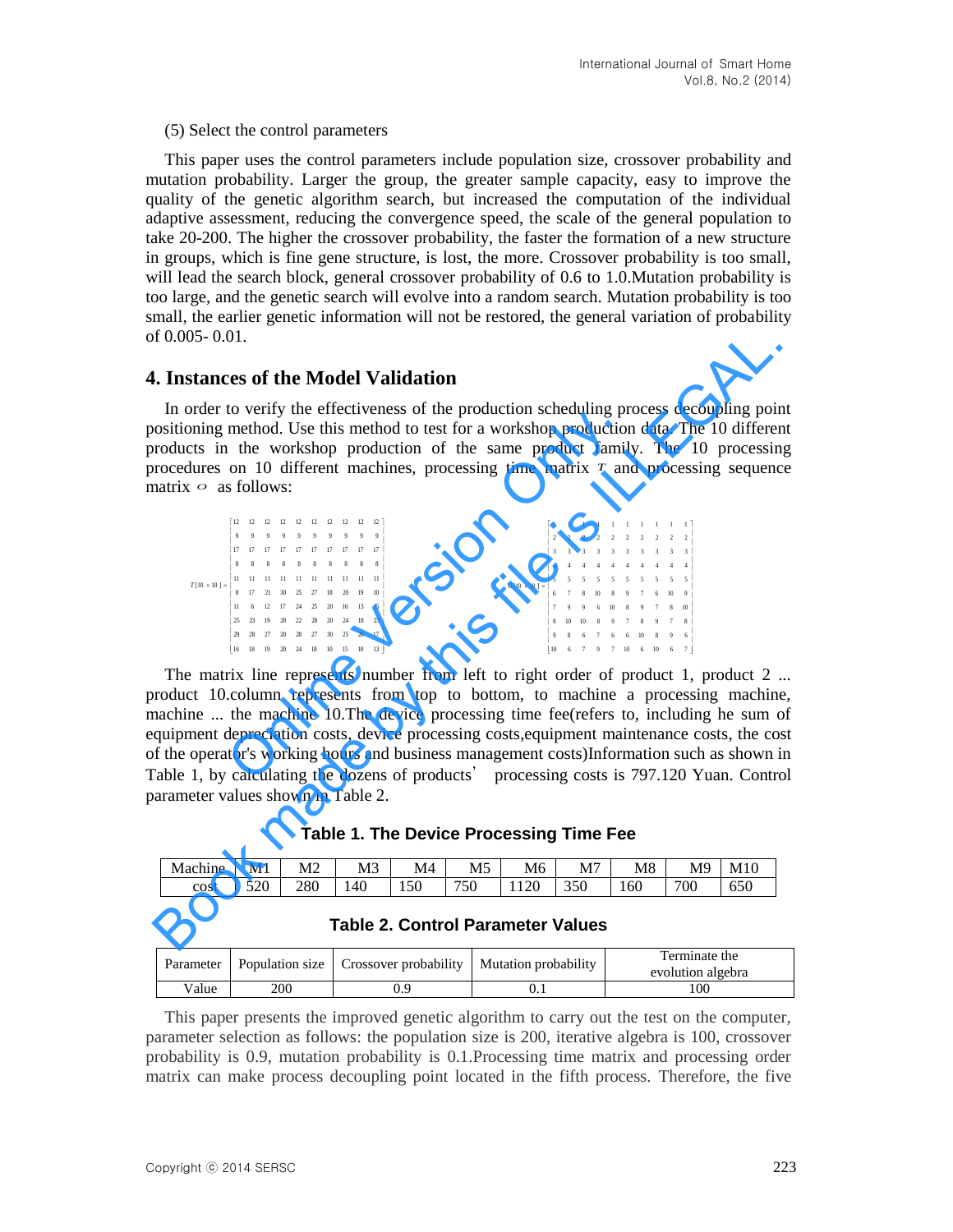processes can be mass-produced pre-production form of semi-finished products are stored in the warehouse. So that the scheduling problem transformed into sort of 10 kinds of products in five different machines.

Using MATLAB programming for simulation, Make span of the problem of the minimum is 298.Gantt Chart of the optimization results as Figure 4. If do not introduce the process decoupling point, the scheduling problem is sort of the 10 kinds of products in 10 different machines, through the above procedure to make the appropriate changes, the minimum make span is 365,Gantt Chart of the optimization results as Figure 5.



# **Figure 4. Scheduling Optimization Figure 5. Scheduling Optimization Results after Introducing the Kesults Without Introducing the**

# **Process Decoupling Point Process Decoupling Point**

By comparing the above two test results, through the introduction of the process decoupling point positioning can greatly simplify the calculation process of scheduling, to shorten the completion time of the product, and mass production way ahead of schedule production processes in the process before the decoupling point. This part of the processing time can be greatly shortened based on the original .In order to provide customers low-price high-quality products. **Example 18 Consider the Control of the Scheduling Optimization**<br> **Example 18 Consider the Consider Consider Schedulist after Introducing the**<br> **Process Decoupling Point**<br> **Process Decoupling Point**<br> **Process Decoupling Po** 

# **5. Conclusions**

Based on the global optimization point of view, on the basis of resources match and process model in the existing overall production scheduling, To achieve the production scheduling optimization of the business process level, use manufacturing process optimization to get the differentiated parts' several optional path, establish the mathematical model of production scheduling, this model to the time and cost as the objective function and use the improved genetic algorithm to solve. The scheduling method simplifies the scheduling process, reduce scheduling difficulty, shortening the scheduling time, to achieve efficient use of resources, finally application examples demonstrate the feasibility of the method. A THE CONSIDERATION CONSIDERATION AND THE CONSIDERATION CONSIDERATION AND THE CONSIDERATION AND THE CONSIDERATION AND THE CONSIDERATION AND THE CONSIDERATION AND THE CONSIDERATION AND THE CONSIDERATION CONSIDERATION CONSI

# **Acknowledgements**

This paper is supported by University Science Park Entrepreneurial Talent of Innovation Talents of Science and Technology of Harbin Application Technology Research and Development Project (2013RFDXJ001), 2013 Heilongjiang province graduate innovation fund.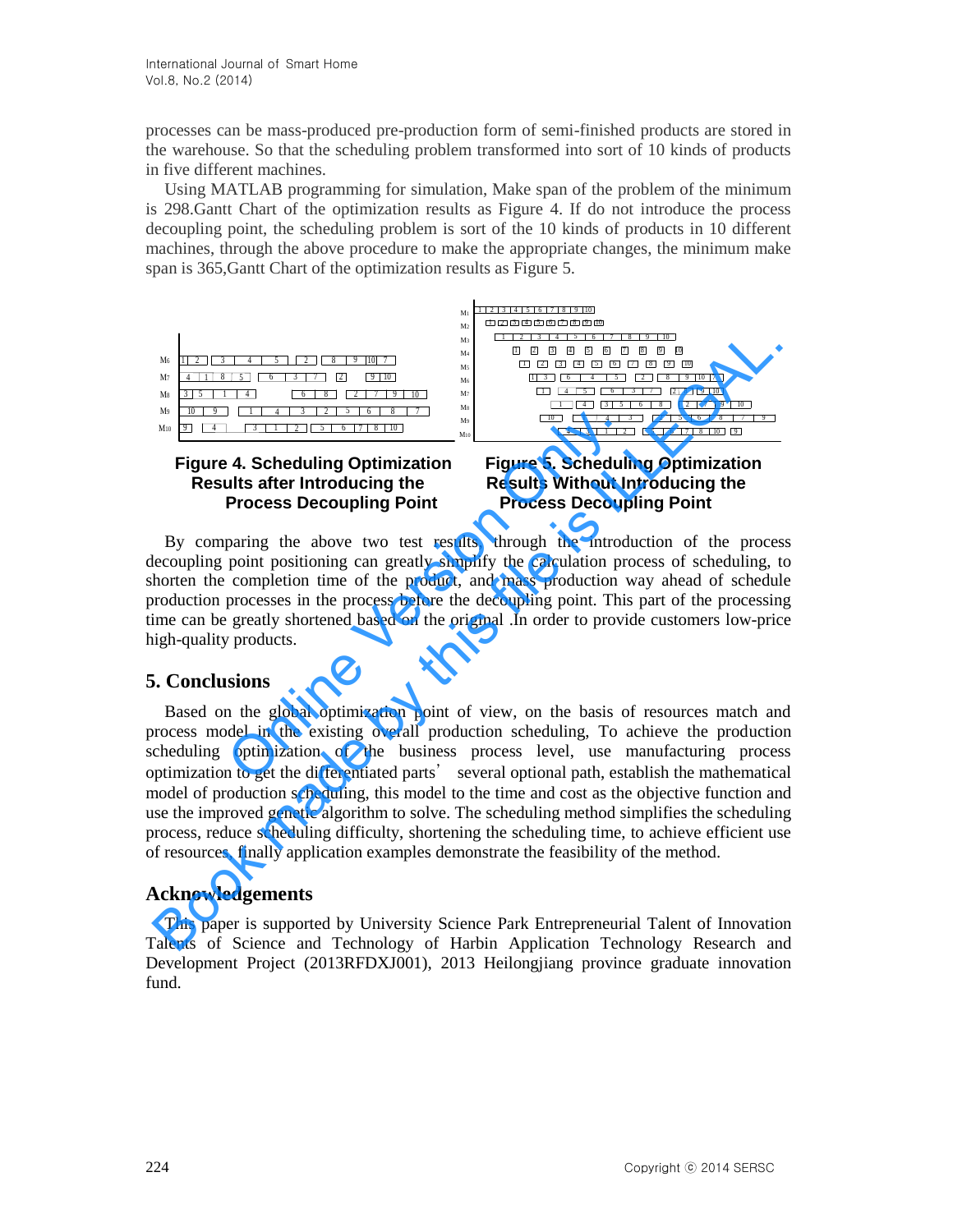## **References**

- [1] Y. J. Xie, X. J. Gu and G. N. Qi, "Mass production and mass customization production", Group Technology and Production Modernization, vol. 4, **(2004)**.
- [2] X. D. Zhou, G. S. Zou and F. J. Xie, "Review of Research on Mass customization", Computer Integrated Manufacturing Systems, vol. 9, no. 12, **(2003)**.
- [3] W. Zhang and J. Lin, "Multi-stage production model based on mass customization", Computer Integrated Manufacturing Systems, vol. 2, no. 13, **(2007)**.
- [4] Y. Li, J. Lin, Y. S. Lin and J. Q. Zheng, "Multi-agent Based Hybrid Scheduling Strategy Agile Manufacturing System", Journal of System Simulation, vol. 12, no. 21, **(2009)**.
- [5] G. Li, "Research on intelligentized agile manufacturing system in distributed knowledge base architecture", Proceedings of 2010 Third International Symposium on Knowledge Acquisition and Modeling. 10, KAM2010, **(2010)**.
- [6] A. Zhao and F. Qing, "Optimization of Networked Manufacturing System Based on Bottleneck Resources", International Seminar on Business and Information Management, vol. 2, **(2008)**. S[ A. Zhoo and F. Ulteg. "Optimization of Networked Manufacturing System Based on Bottlenck Resources<br>International Seminar on Basiness and Information Management, vol. 2, (2008).<br>To Z. Yong and F. Liu, "Information integr
- [7] Z. Yong and F. Liu, "Information integration framework of workshop level DNC system for networked manufacturing", Journal of System Simulation, vol. 4, no. 14, **(2008)**.
- [8] C. Liu, H. B. Shi and J. Yuan, "Modeling and performance analysis of manufacturing processes with stochastic machine failures", Computer Integrated Manufacturing Systems, vol. 9, no. 14, **(2008)**. c machine failures", Computer Integrated Manufacturing Systems, vol. 9